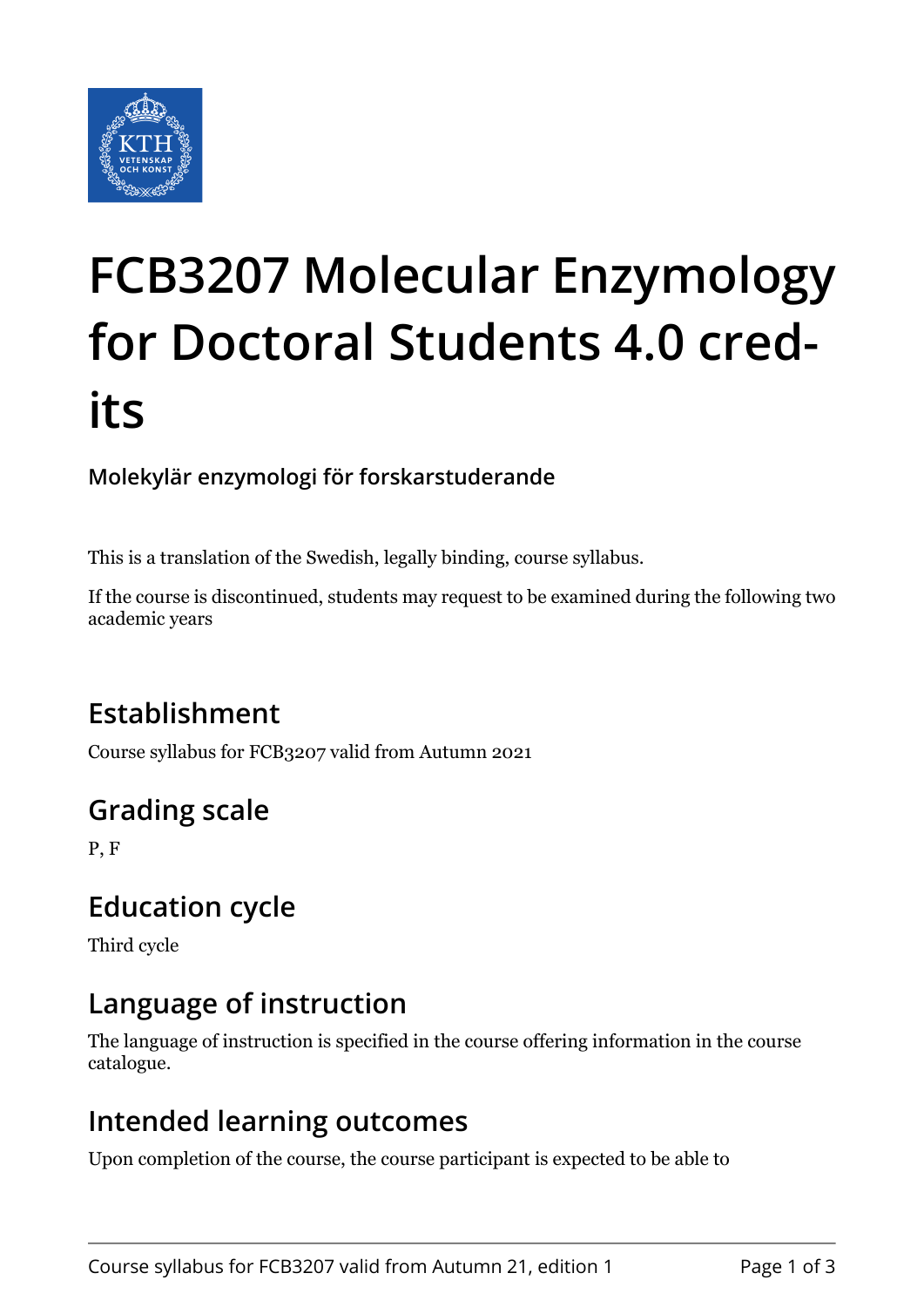- demonstrate in-depth knowledge and good analytical ability to explain and analyze complex concepts in enzymology and, based on relevant research literature, communicate the knowledge in writing in a pedagogical way (INL1)
- demonstrate the ability to select an adequate method, model for data processing and analysis of enzyme kinetics data within the framework of a theoretical project, and to communicate the results in writing in a project report (PRO1)
- demonstrate the ability to reflect on the importance and possibilities of enzymology for sustainable development (INL1, PRO1)

#### **Course contents**

The course includes concepts such as enzymes' catalytic principles and reaction mechanisms, pH profiles, binding energies, catalytic processes, activation energy, enzyme kinetics, inhibition, practical enzymology and protein technology.

The course is jointly read with BB2020 but offers in-depth knowledge and additional skills corresponding to the doctoral level through critical analysis of relevant articles in the subject and an individual theoretical project work in molecular enzymology.

## **Specific prerequisites**

Eligible for studies at the third-cycle level.

#### **Examination**

- INL1 Assignment, 1.0 credits, grading scale: P, F
- PRO1 Project, 3.0 credits, grading scale: P, F

Based on recommendation from KTH's coordinator for disabilities, the examiner will decide how to adapt an examination for students with documented disability.

The examiner may apply another examination format when re-examining individual students.

Criteria for approved project report and written assignment are given in the course memo.

### **Other requirements for final grade**

For the final grade is required 80% active participation in scheduled lectures and approved hand-in assignments that take the form of reflective and critically examining analysis of selected research articles in the field of molecular enzymology (INL1). Furthermore, the student is required to complete an independent individual project with an approved written project report (PRO1).

## **Transitional regulations**